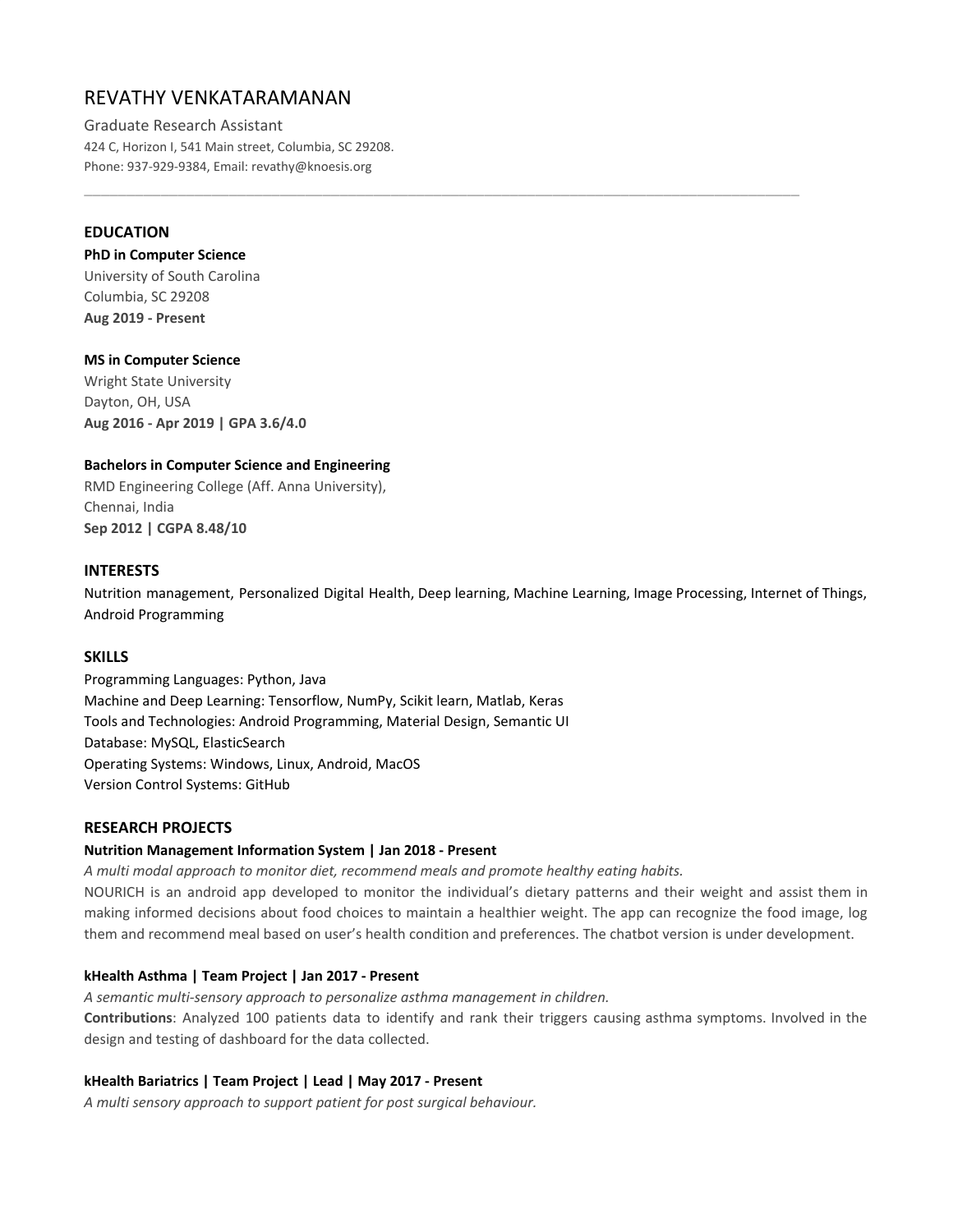**Contributions**: Designed the system architecture and developed an android app to monitor patients diet and emotional well being. Validated the IoT sensors required for the project.

# **EXPERIENCE**

### **Graduate Research Assistant | Aug 2019 - Present**

*AI Institute, University of South Carolina, Columbia, SC, USA*

Working on Knowledge Graph incorporation to enhance food image classification. Developing a nutrition chatbot to track and recommend meals for obesity and educate school children about food and nutrition.

### **Graduate Research Assistant | Jan 2017 - Jul 2019**

*Knoesis Research Center, Wright State University, Dayton, OH, USA*

Designed a food image to nutrition framework to monitor diet for obese and bariatric surgery patients. Analyzed real asthma patients' data to identify personalized triggers.

### **UI Developer Intern | May 2015 - Jun 2015**

*Spintum Technologies, Chennai, India* Designed and developed web pages for e-commerce pharmacy website "Medipik".

### **Android Developer Intern | Dec 2013 - Jan 2014**

*Nua Trans Media, Chennai, India* Developed an android app "XNGNotes" where students can trade used books and notes.

# **PUBLICATIONS**

### **Journals**

- **Revathy Venkataramanan**, Krishnaprasad Thirunarayan, Utkarshani Jamini, Dipesh Kadariya, Hong Yung Yip, Maninder Kalra, Amit Sheth. **Determination of Personalized Asthma Triggers from Evidence based on Multimodal Sensing and Mobile Application**. JMIR Pediatr Parent 2019;2(1):e14300 DOI: 10.2196/14300 [link]
- Utkarshani Jaimini, Krishnaprasad Thirunarayan, Maninder Kalra, **Revathy Venkataramanan**, Dipesh Kadariya, Amit Sheth, **"How Is My Child's Asthma?" Digital Phenotype and Actionable Insights for Pediatric Asthma.**, JMIR Pediatr Parent 2018;1(2):e11988, DOI: 10.2196/11988. [link]

### **Conference Papers**

- Dipesh Kadariya, **Revathy Venkataramanan**, Hong Yung Yip, Maninder Kalra, Krishnaprasad Thirunarayanan, and Amit Sheth. **kBot: Knowledge-enabled Personalized Chatbot for Asthma Self-Management.,** IEEE International conference on Smart Computing 2019. [link]

### **Posters**

- **Revathy Venkataramanan**, Utkarshani Jaimini, Amit Sheth, Joon Shim, Priti Parikh, Dene Berman**. kHealth Bariatrics: A Multisensory approach to monitoring Patient's Postsurgical Behavior.** Presented at: Celebration of Research, Scholarship and Research Activities 2017. Wright State University. [link]
- Vaikunth Sridharan, **Revathy Venkataramanan**, Dipesh Kadariya, Krishnaprasad Thirunarayan, Amit Sheth, Maninder Kalra. **Knowledge-Enabled Personalized Dashboard for Asthma Management in Children**, Annals of Allergy, Asthma & Immunology 121.5 (2018): S42. [link]
- Sarah Sohail, **Revathy Venkataramanan**, Utkarshani Jamini, Dene Berman, Priti Parikh, Amit Sheth, Joon K Shim. **A Multisensory Approach to Monitor Bariatric Patients' Postsurgical Behavior and Lessen Weight Recidivism**. Poster presented at: Obesity Week 2017. 34th ASMBS Annual Meeting; 2017 Oct 29- Nov 2; Washington D.C. [link]
- Amit Sheth, Hong Yung Yip, Utkarshani Jaimini, Dipesh Kadariya, Vaikunth Sridharan, **Revathy Venkataramanan**, Tanvi Banerjee, Krishnaprasad Thirunarayan, Maninder Kalra. **Feasibility of Recording Sleep Quality And Sleep**